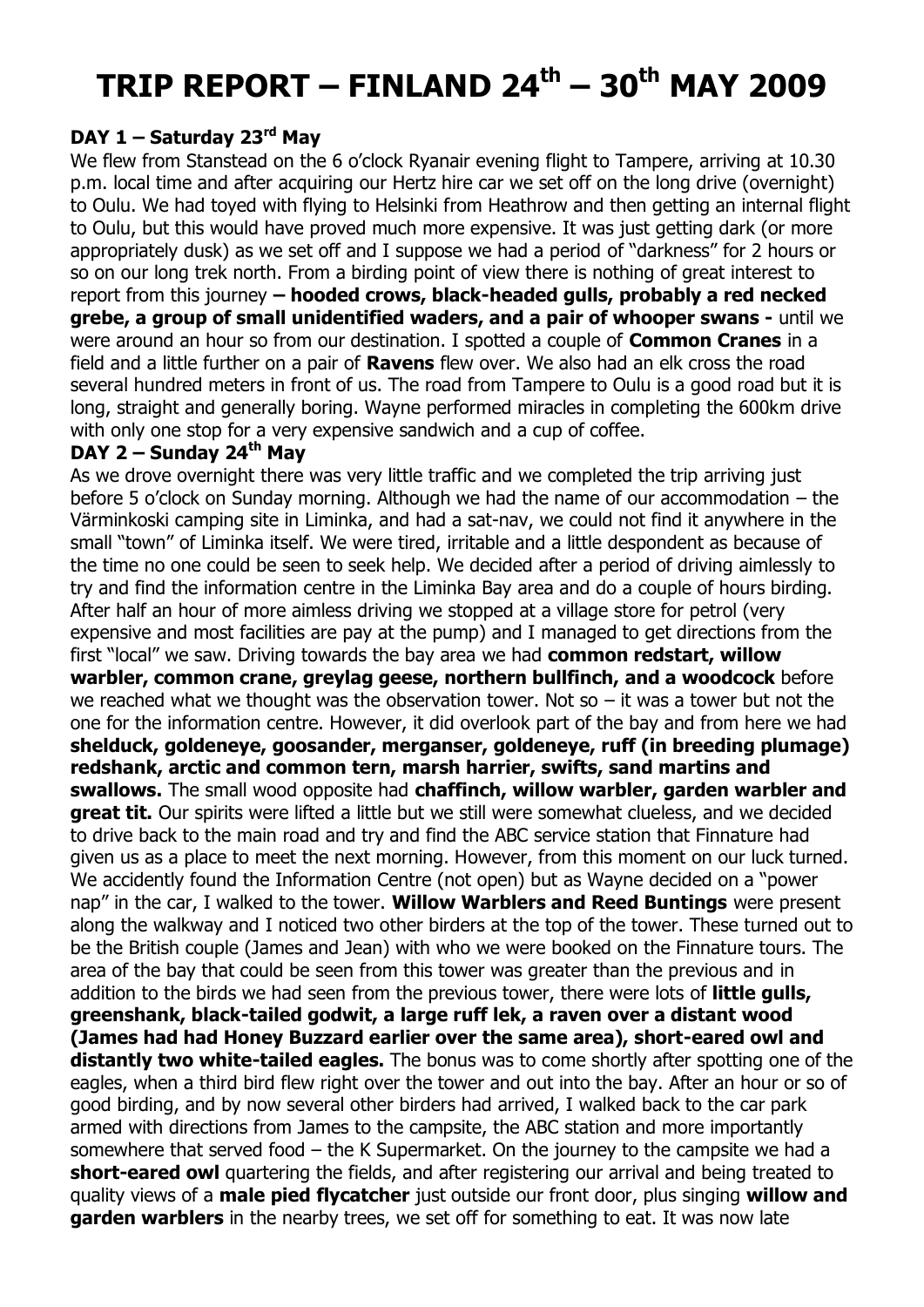morning and although the café in the K Supermarket had finished breakfast, the gentleman in charge allowed us to take an early lunch after discussing the merits of the 1980 Ipswich Town football team with him. The food here was excellent value with an "as much as you can eat" system for around 7 euros. After lunch it was back to the campsite for a much needed few hours sleep.

It was late afternoon when we set off for the free ferry to Hailuoto Island. We arrived just as the ferry was leaving but after a cup of coffee and some birding – **black-headed gulls, common and arctic terns, white wagtails, common sandpiper, whooper swan, goosander and merganser** around the terminal area, we caught the next boat. The crossing produced nothing new and after driving off the ferry we followed the one road. After a few kilometres we pulled off the road and followed a track down to the sea. This for us, turned out to be the best birding area on the island, producing our only **caspian tern of the trip, arctic and common tern at close quarters, little gulls, common sandpipers, redshank and spotted redshank, black-tailed godwit, gadwall, mallard, goldeneye, swallow, sand martin, and a marsh harrier.** We followed the road to the southern end of the island to the harbour area, but sadly adding no new birds to our list except the odd **tufted duck**, so we made our way back along the road to the ferry terminal where we added **yellow and greyheaded wagtail, house martins, and ringed plover** whilst waiting for the ferry to load. The crossing back was as uneventful as coming with the only new bird being a single **baltic gull**. Before heading back for the evening we turned off the main road to check out the lake just to the north of the ferry terminal road. Although there were no new species, there were hundreds of **little gulls** hawking over the water, with good numbers of **"comic" terns** among them. As it was now late evening we headed back to the campsite where we cooked our microwave lasagne for our evening meal before turning in for the night, after a long two days.

## **DAY 3 – Monday 25th May**

We were up at 2 a.m. and set off in the grey light to the ABC service station to meet James and Jean and Perita, our Finnature guide. On the way there we passed a smallish owl sat on a lamp-post, which turned out to be a **tengmal's owl** as it was still there when we passed it on the start of our "tour" half an hour later. We headed east on the E75 and after several kilometres turned down a track into an area of forest. Not far down the track we stopped and walked about 100m across a field where an owl nest box was fixed onto the side of a tree. Perita scratched the tree and a female **tengmals owl** flew from the box and proceeded to observe us at close quarters from a nearby tree, giving despite the light excellent photograph opportunities. We walked back to the van and continued in a southerly direction further into the wood. After a couple of kilometres we stopped at a crossroads and Perita told us she was going to try and call out a male **pygmy owl**, which after a few minutes duly obliged and sat replying on the top of a nearby fir tree. As we were getting back into the van a **crested tit** was heard calling behind us.

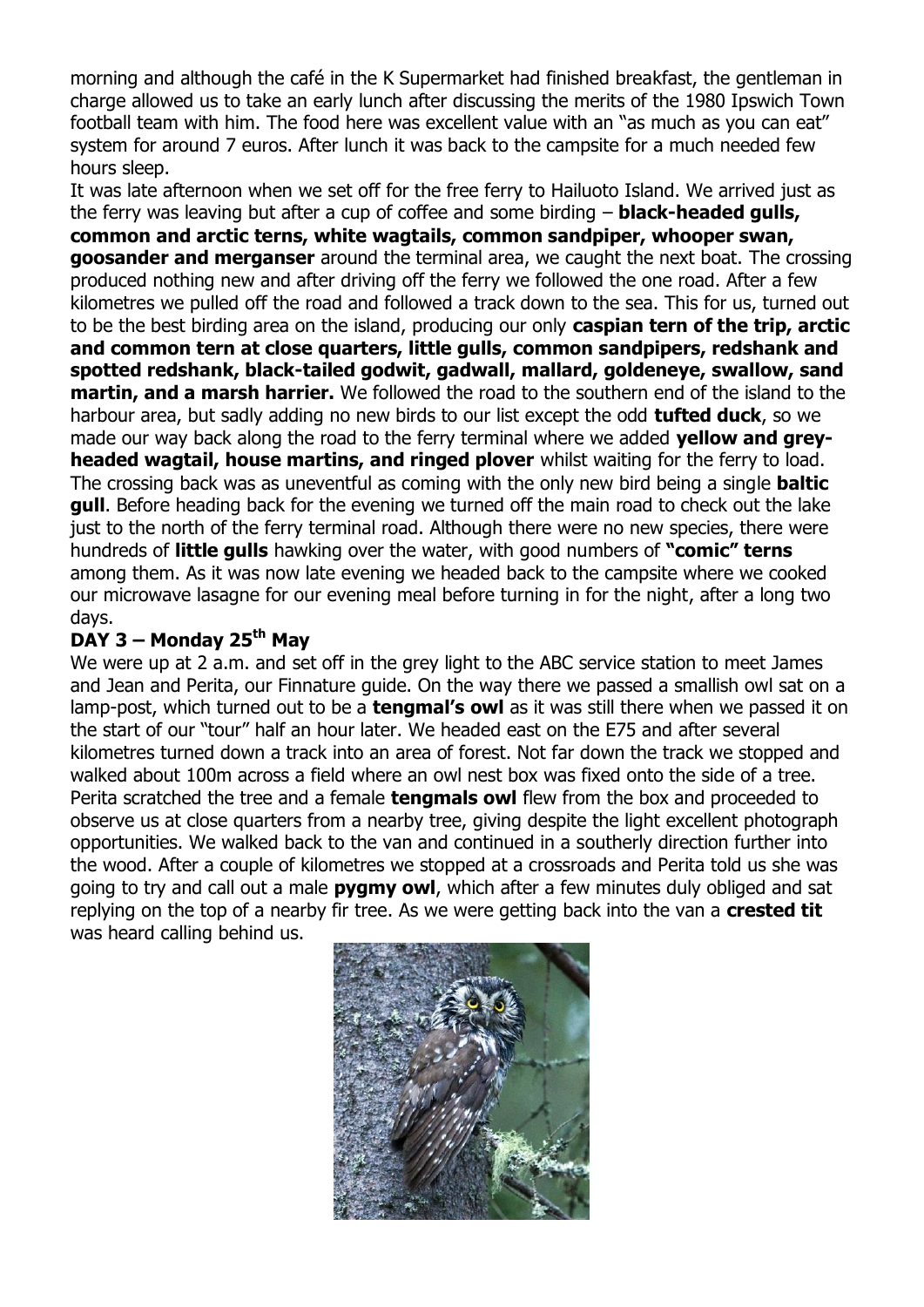As we drove further down the forest track we stopped a number of times in an effort to call out hazel grouse but without success. Again we continued further down the track and eventually stopped in a clearing. Perita told us there was a Ural Owl nest box in the area but the site was about a half hours walk into the forest. The track we followed was not an easy walk and the only bird of note we saw was a male **hen harrier** which drifted over one of the forest clearings. We eventually reached the big nest box and at a safe distance could observe the female **Ural Owl** sitting on the nest through the gaps in the wood. Perita told us to be cautious when she tapped the tree in an effort to entice the bird out, but although it reacted it did not leave the box and we made the long trek back up through the woods to the van a little disappointed. (As it turned out the ural owl nest box was in an area of forest opposite our campsite, about 1km away.)

We then drove out of the forest and onto the E8 where we headed south west and turning right towards Keskikyla. Not far down this road we again turned right off the road following another forest track. Not far down the track there was a large clearing over which **two shorteared owls** were hunting and on the opposite side a small group of **black grouse males** were lekking. We followed the track deeper into the forest passing an area in which Perita told us up to four male Capercaillies had been regularly seen close to the road – but sadly today there were none. As a consolation we did have two **woodcock** very close to the track. We pulled up in a nearby clearing and had good views of a party of sixteen **common crossbills** and in a nearby tree a small flock of **siskin**. Perita again called out our target bird and sure enough within a couple of minutes a splendid male **three-toed woodpecker** was giving us outstanding views on a dead tree about 10m away. Within five minutes the female had joined him and ten minutes later a male **great-spotted woodpecker** was sat with them on the same tree. Wayne was in his element at this unexpected photography moment. We had coffee and sandwiches while the woodpeckers continued to entertain us and while we were enjoying our breakfast we were treated to another male **hen harrier** which flew overhead, and a splendid male **brambling** sat in a nearby tree.



We then drove back up the track and parked up again. Just after setting off walking a **waxwing** flew into a nearby bush, and a single **common crane** was feeding in an open area of the forest. We walked about 800m or so back into the wood, when Perita pointed out the huge **great grey owl** nest about 100m or so into the wood. The nest was massive and sat in it was a huge female and three chicks. Although the female became alert to us she was not unduly bothered, even when Wayne and James climbed a nearby tree to get to the hide that had been erected for photographers. As myself and Jean observed the owl, a black shape flew just over the nest and disappeared into the wood – a **black woodpecker**, and in a tree about twenty metres or so below the owl nest a pair of **lesser spotted woodpeckers** were busily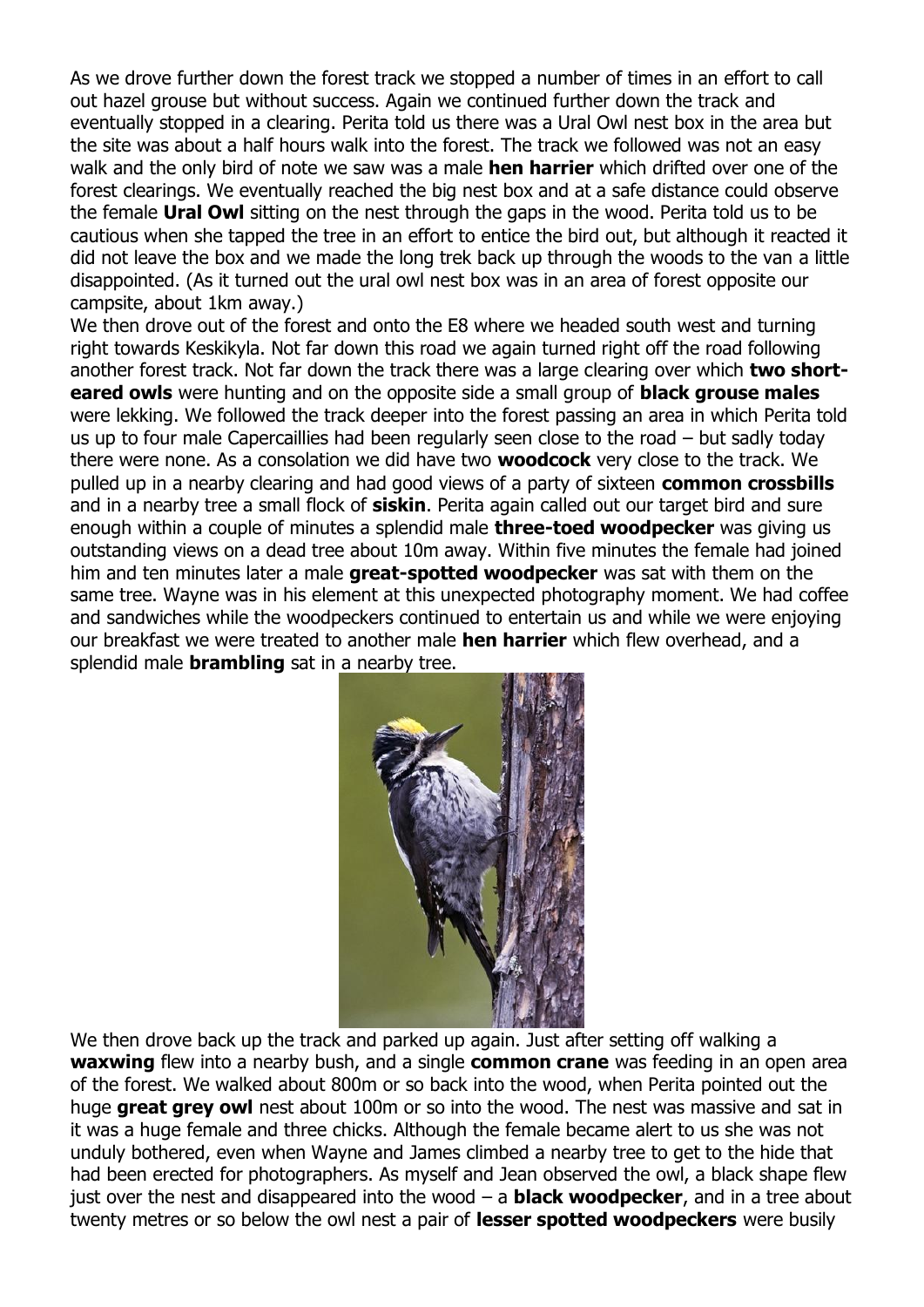feeding their young. We were also treated to a displaying **green sandpiper** flying overhead. After an hour or so (and some wonderful photographs) we left the owl in peace and returned to the van. The **crane** was still in the clearing but in the distance James picked out a number of black shapes feeding in the Aspen trees. It certainly was a strange sight to see sixteen **male black grouse** sat in trees. Perita drove down the track so we were nearer to the grouse, and showed us the nest box that a pair of hawk owls had investigated a few weeks earlier but sadly had decided not to hang about. Just as we were about to leave a **greenshank** alighted ao the top of a nearby pine tree. We headed back for the E8 and just before meeting the tarmac road, a **common snipe** sat on the top of a pile of logs.



We were now heading back north towards Oulu and a few kilometres south of our campsite, Perita turned off the main road and again we followed a track into another wooded area. We stopped in a clearing and met another Finnature Party of French birders, and we slowly walked the 50m or so into the wood – this was a second site for **ural owl**. Unlike the first site, the male was content to sit in trees near the nest box site when not hunting and sure enough just as we approached the edge of the wood, this massive shape was seen flying back into the trees. He did a quick circuit and alighted near the top of a tree about 100m from us and just sat there watching us. What a sight  $-1$  did not realise they were so big!! The other party leader told us they had heard a **black woodpecker** a little way down the track and although we managed to get a reply when trying to call it out, we never got a sighting. It was now past 12 o'clock and we drove back to the ABC services and we said our thank you for an excellent morning's birding and goodbyes to Perita and James and Jean. We headed back to the K supermarket for another excellent value lunch and then back to the campsite for a few hours sleep.

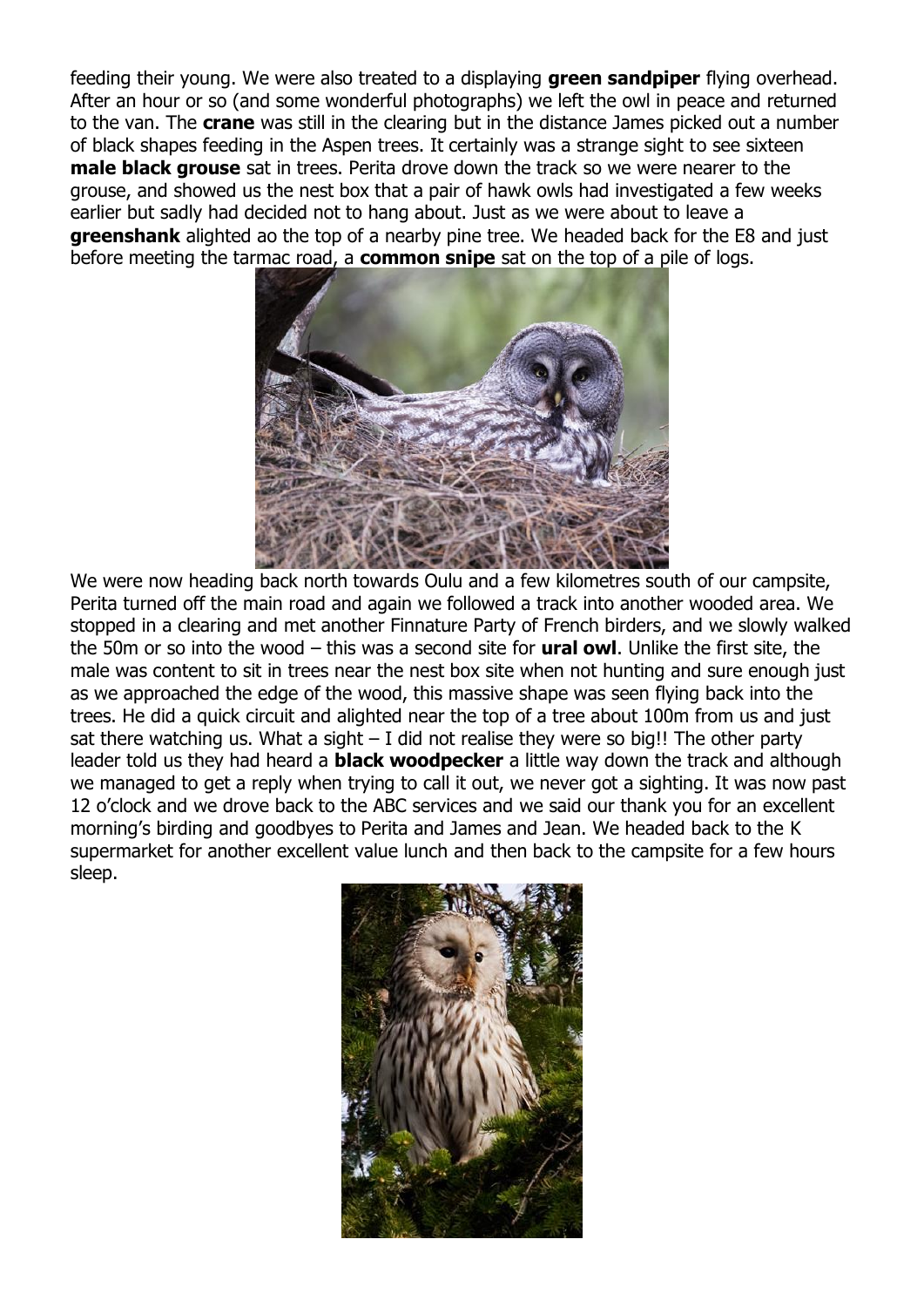It was around 5 p.m. when we set off for a second visit to the lake near the ferry terminal which we had visited yesterday. There were still masses of **little gulls, and good numbers of terns, tufted duck and goldeneye, and we had a male smew** as a new bird for the trip. We then tried to find the lake near Oulu airport but after a couple of hours of fruitless driving and much agitation, we gave up despite trying to find it approaching from every direction. James later told us the only birds of note were two distant **black-throated divers**. (I don't know how they found it, our sat-nav had us driving through the middle of it once!!!) We then drove to the other side of Oul to the oil terminal but access is now not allowed and the road it blocked by gates. We parked and walked to the tower, but by now we were looking directly into the sun and could only recognise a single **baltic gull and two ringed plovers**. There was a very small wader on the shoreline but because of the sun could not get any recognisable jizz. It was now getting on for 9 p.m. and after what had to be the worst period for bird watching during the whole trip we tried to find the rubbish dump in Oulu, again on the other side of town, and like the rest of the afternoon area failed miserably. We did find a derelict area with a pool which had **greenshank, common snipe, goldeneye and a variety of common gulls, herring gulls and black-headed gulls,** but no rubbish dump, so we called it a day and returned to the campsite.

#### **DAY 4 – Tuesday 26th May**

Up at around 4 a.m. and we decided to try the area where the previous day Perita had told us capercaillie had been regularly seen. So we drove south again and turned off the Keskikyla road into the forest. This morning the area seemed to be devoid of birds and we ended up at the woodpecker area without seeing anything. Wayne tried to call out the three-toed woodpecker but after a few minutes we were interrupted when a **female goshawk** flew overhead and gave splendid views as it lazily circled above us for five minutes or so. Our luck was starting to turn and we heard a **wryneck** calling and I picked it out sitting in a bush behind us. At this moment Perita turned up with a single client who had missed out on the woodpecker the previous week and was making a second attempt. We spent several minutes talking, and then wished him luck and said goodbye. As the great grey owl site was nearby we Spent 30 minutes or so observing from the edge of the wood in the hope the male would show up – again no luck, and to allow Wayne to take so more photographs of the female. After breakfast and a short "nap" we set off for Kuusamo just before noon. We had decided to stop at the Hirvisuo Bog en route to break up the journey and on arriving we walked to the tower – a short walk which produced two **tree pipits** and a **great tit**. The view from the tower was, from a bird point of view somewhat disappointing – a distant **common crane and a whooper swan** sat on the nest. Returning we had a quick coffee and pressed on. The rest of the journey was a little uneventful until we were about 20k from our destination, when at a couple of the numerous lakes we had an **osprey** hunting for fish on one, a **drake and red head smew** on another, and a flyover **raven**.

I had received a phone call from Olli earlier and had arranged to meet him in the Sokos Hotel along with Jean and James to discuss local information. After our meeting and armed with a map and sites marked upon it, we decided to try the site for Willow Grouse which was not far from the hotel. We entered the housing area as indicated and turned right at the last road, parked up and tried to call out the bird. Within a few minutes the male **Willow Grouse** flew out of the wood like an exocet missile heading straight for the car, only turning aside at the last minute. It then proceeded to "strut his stuff" for the next 20 minutes or so only a few feet from us. For Wayne this was a photographer's dream with the bird ignoring him even when he got out of the car. If this was not the bird of the trip it was certainly the moment of the trip – brilliant!! After half an hour or so we left our new found friend and headed north to Ruka for our accommodation. Just a couple of kilometres up the road we had our second bit of luck within the hour. Driving past the small lake by the Kussamo Fishing Factory I noticed a larger bird on the water. We stopped to take a look and it turned out to be a **Black-throated Diver** in full summer plumage – our only one of the trip, giving really close views. Very satisfied we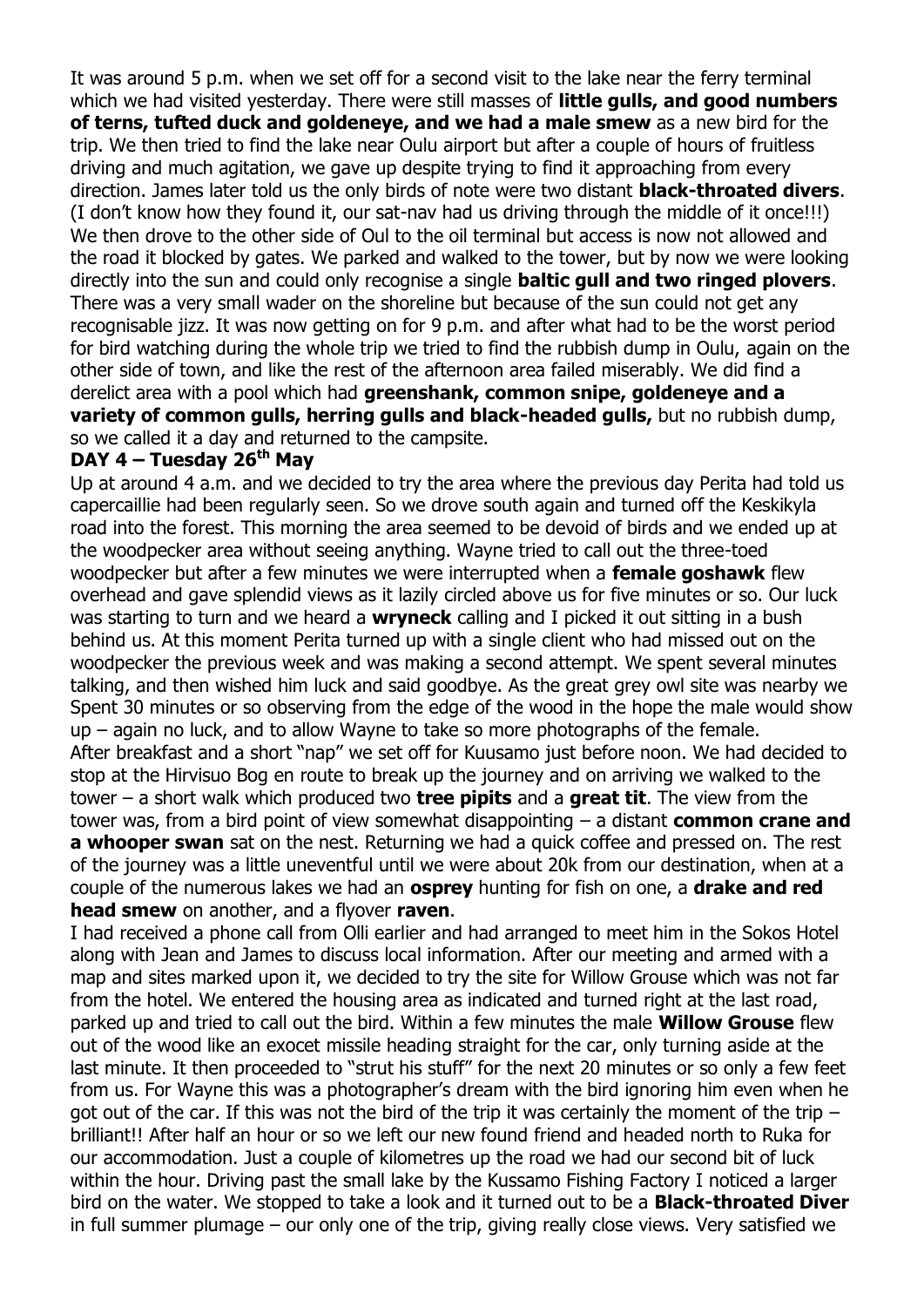headed for Ruka and checked into our accommodation and following a very nice (but expensive) meal at the hotel we retired for an early night.

# **DAY 5 – Wednesday 27th May**

We were up at 2 a.m. checking the hawk owl site just north east of Kussamo that Olli had given us. We duly arrived at our destination to find James and Jean already there. We walked the couple of kilometres up the very boggy track and met them on the way down – nothing. They had been there for an hour without any joy. Myself and Wayne decided we would give it another hour but we also had no joy. Olli had told us that the vole population had crashed and Hawk Owls, he felt had moved on. This bird was last seen earlier in the week, on the Sunday. We did have the unusual sight of a male **Black Grouse** sitting on the top of a pine tree, and a couple of flyby **Cuckoos**, and of course **Willow Warblers** were singing everywhere. Slightly dejected despite being forewarned not to expect anything we set off back down the track and flushed a female **Black Grouse** on the way down. Just down the road from the track was a **Black Grouse** lekking site and as we passed it, six birds were present. We drove back towards Kussamo and stopped to investigate another clearing which looked promising for Hawk Owl. Again nothing but we did have another **cuckoo, six waxwings and a couple of tree pipits.** Just as we reached the car, James phoned and told us a male **capercaillie** was displaying at the site near the turn off to Multasniemi that Olli had indicated on the map. We set off, missed the turning the first time but as compensation, had **a White-tailed Eagle**  fly over and by the time we got our directions right, there was no sign of the capper or James and Jean. We sat by the side of the road in the car and after about half an hour a male **capercaillie** flew across the road and into the opposite side of the wood. (apparently there are two birds which use this site). It started its display but sadly was heard only and not seen as it had disappeared out of sight over a ridge. We search in vain for a sighting without disturbing the bird, but gave up and decided to return to our hotel for breakfast and a few hours sleep. On the way back we had **short-eared owl** hunting over some fields (a good sighting as apparently in the Kuusamo area these are not common this year). After a few hours sleep we decided to head north for the car park area at Valtavarra. Just as Olli had predicted the weather set in and it began to rain heavily as we headed north. At the car park I threw some white bread onto the ground near the car and waited. For about half an hour our sum total of birds was a great-spotted woodpecker on the feeders. Our perseverance paid off though when a party of four **Siberian Jays** appeared out of the trees and began feeding. This was brilliant as they totally ignored us and views were down to a few feet. I even had them at my feet as I got out of the car to replenish the bread. They disappeared after a while and we spent the next 40 minutes or so chatting with a Dutch birder who was on a

marathon tour of Scandinavia. After this time two birds reappeared and took the bread as before. By now it was raining heavily and it was cold.

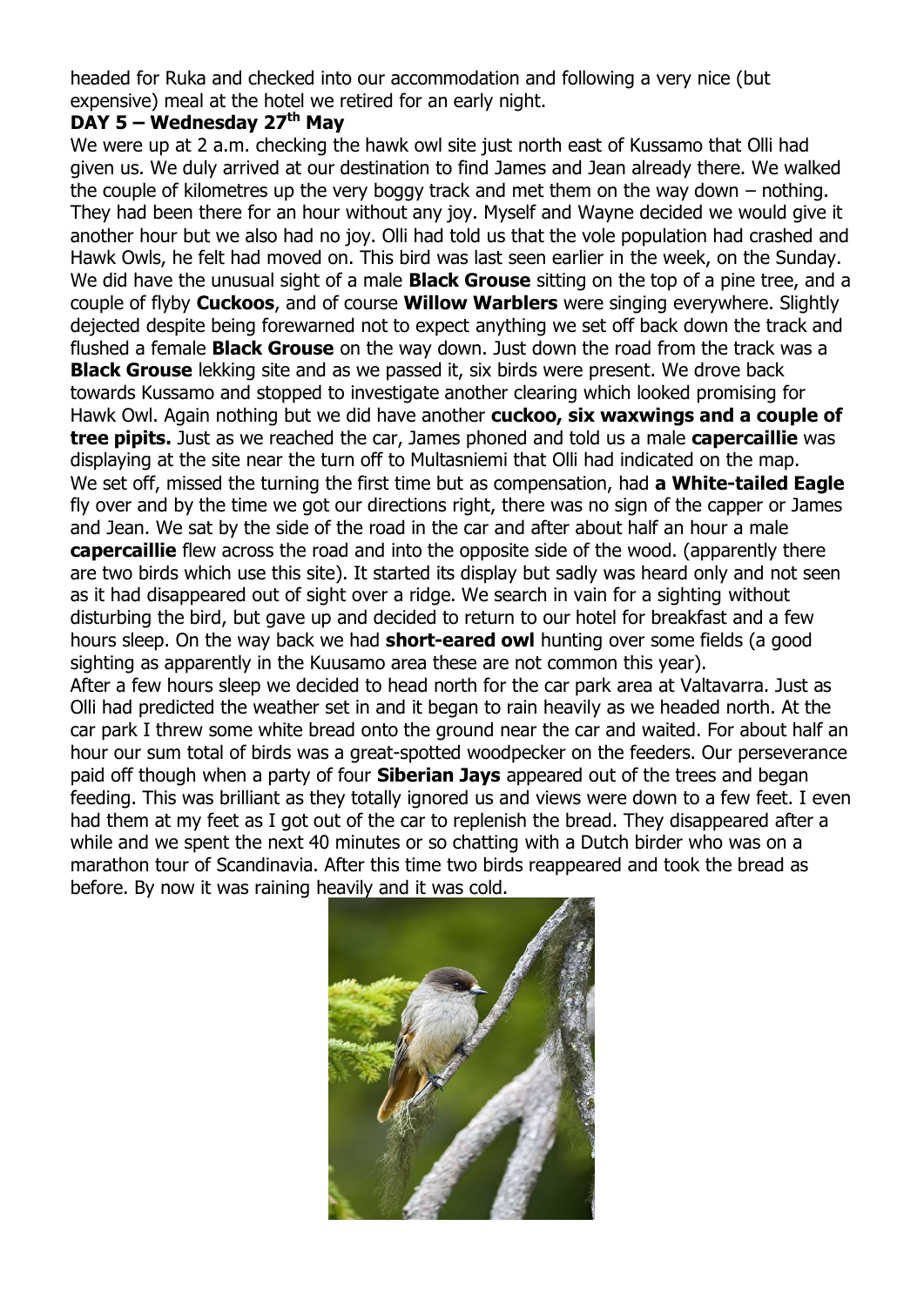We had planned to go to the Oulanka National Park but decided against this because of the inclement weather. Instead we explored roads and tracks to the north of Ruka. No new birds but, there were good numbers of **Little Gulls and Goldeneye** on various lakes, and the sighting of a beaver on one of the lakes brightened the afternoon. We were tempted to go back to Kuusamo and try the rubbish dump but as it was almost 5 o'clock (closing time), we decided before calling it a day to try the capper site one more time and James had informed us that in the morning, there had been a party of **Teiga Bean Geese** in fields just up the road near to Maattalanvaara. Sadly we had no success with either, so we decided to return for our evening meal and watch the Champions league final on TV. A bonus was that Wayne got some photographs of an Elk in a field and we had to follow a herd of Reindeer up a road for several kilometres.

## **DAY 6 – Thursday 28th May**

Olli had phoned to tell us the rain would pass by 3 in the morning so we had arranged to start our guided day at 4 a.m. We met him and James and Jean outside the Sokos Hotel and set off for the Iivaara area south Kuusamo. On the way there we passed through two areas of woodland in which Olli had told us there were **capercaillie** leks. No joy with the first site but in the second a male was stood in the woods just off the side of the road. We stopped and got great views before it flew across the road and disappeared into the wood opposite. At Iivaara we parked and started the long trek up the "hill" to the red-flanked bluetail site. On the way up Olli pointed out a female **capercaillie** sat on a nest – you could just make out the bird at the right height and angle. We stopped at the first known area about two-thirds the way up but as it was very windy no bluetails were singing. However we heard **Hazel Grouse** calling not far off and tried to call them out. This ploy was somewhat successful as a male soon flew through the forest close by, before disappearing again. After about half an hour with no bluetail singing we pressed on to the top to the second sight. Within minutes a **red-flanked bluetail** was continuously calling and after a little searching tracked it down to give us good views. Olli was interested in this bird as he had never seen it before and due to its colouring was thought to be a second summer male, and he duly phoned this information in. Just as we were aboiut to set off down a second bird started calling and this turned out to be a full adult male in full plumage, which gave us outstanding views. Very pleased we set off back down and while we were having coffee in the car park, a male **goshawk** flew overhead. We headed back to Kuusamo and on the journey back had two **baltic gulls** in a field **with blackheaded gulls** in one field, and a single **golden plover** in full summer plumage with **curlew** in another field. We stopped at an area just south of Kuusamo where James had heard little bunting thee day before, and we tried calling it out, but with no success. It was now very windy and we set off north and Olli stopped at a lake just outside of town (with the Grilli Bar) where a pair of breeding **velvet scoter** showed very close to the shore. We headed into a wooded area where Olli had a couple of **siberian tit** nest boxes and on one the female gave us close up views. We tried calling out Hazel Grouse at several areas – despite the earlier sighting, James wanted a better view, but we had no success, but we did have a flyby **woodcock**, and then we headed up to the car park at Valtavarra. We sat for about 45 minutes and spread bread around the feeder area but no jays showed, much to Jean and James disappointment. (They climbed the ridge the following day and had 9 birds plus 7 bluetails). However we were treated to outstanding views **of brambling, willow tit, and great spotted woodpecker** on the feeders plus **a red squirrell** coming into his summer coat. The weather was beginning to deteriorate so we headed back to Kuusamo, with a flyby **eurasian jay** (a rare bird in the Kuusamo area) on the way. Olli took us to lunch at a local bar – the best value meal of the whole trip – 7 euros for soup, as much salmon and/or pork you could eat, a dessert and coffee and then we went back to the Sokos Hotel to say our goodbyes. Following a long chat with James and Jean we decided to finish the day at the birdwatching tower by the NW shore of the lake. This was an excellent sight and we added **red-necked Grebe** (we had a pair displaying and mating), lots of **little gulls, common**